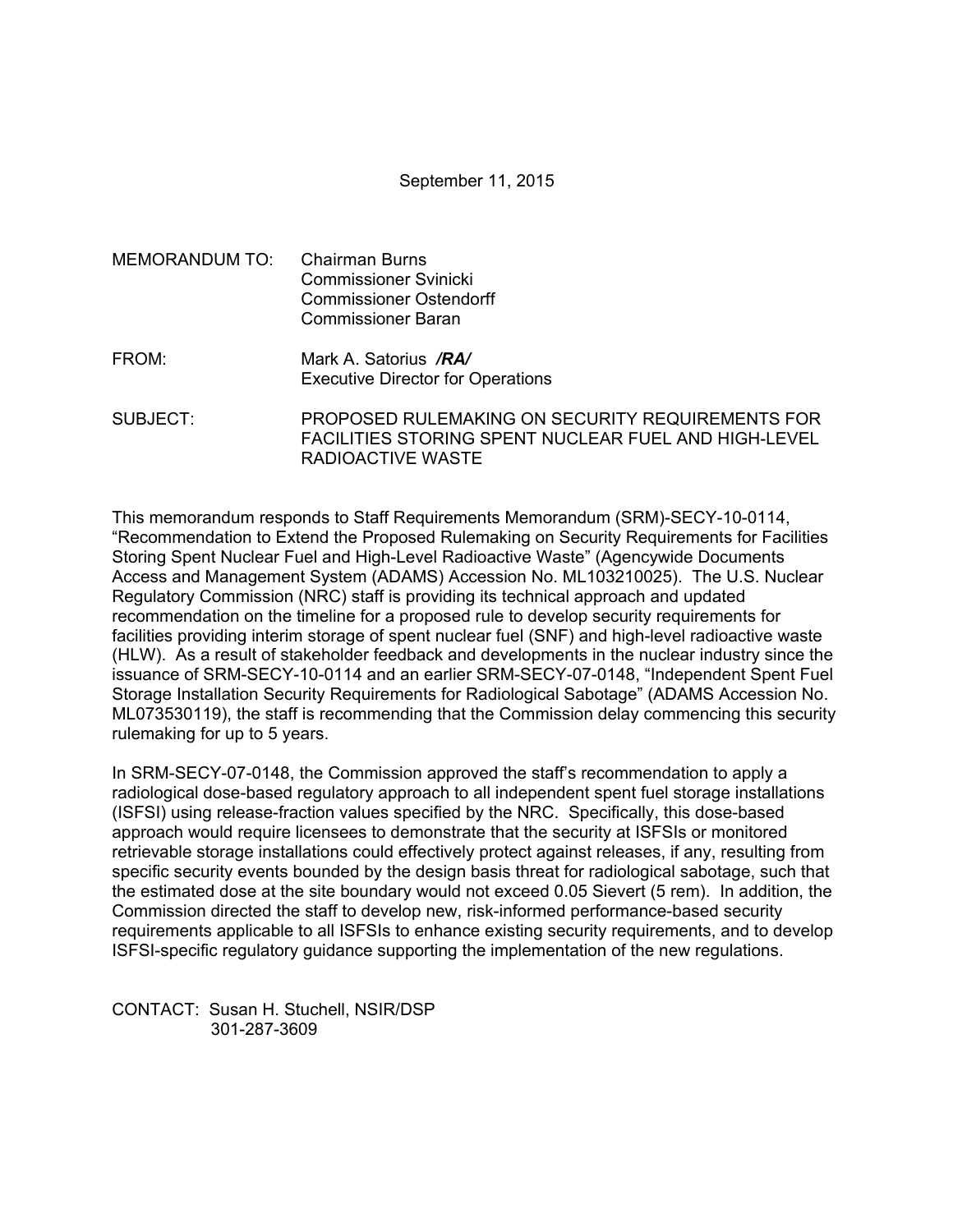## The Commissioners  $-2$  -

As a result of stakeholder comments on the "Draft Technical Basis for Rulemaking Revising Security Requirements for Facilities Storing SNF and HLW, Notice of Availability and Solicitation of Public Comments" (74 *Federal Register* (FR) 66589) (ADAMS Accession No. ML093280743) issued on December 9, 2009, the staff requested additional time to further evaluate those comments. After obtaining Commission approval, the staff engaged stakeholders to resolve concerns surrounding the dose-based approach. This was a relatively lengthy process since the staff needed to identify and provide security clearances to stakeholders with a need-to-know so that these stakeholders could participate in multiple classified meetings to review and discuss additional information used to support the technical basis of the subject rulemaking.

Based on the feedback from stakeholders, the staff conducted an additional review of the existing analyses and data, and determined that additional testing was necessary to complete the technical basis. Consequently, the staff conducted proof-of-concept testing to determine if certain postulated security scenarios were credible. Stakeholders with clearances were invited to observe the testing. Furthermore, the staff recorded the testing and held classified meetings with cleared stakeholders to present and discuss the testing and results. The proof-of-concept testing both confirmed the credibility of some scenarios and eliminated others from further consideration. The staff shared the results of this testing with the Commission in 2014. The staff is currently performing MELCOR analysis using the testing data to further analyze release scenarios. This work is projected to be completed by December 2015.

Following completion of the additional stakeholder engagements and the proof-of-concept testing, several key developments in the nuclear power industry led the staff to reexamine the timing of this proposed rulemaking. After more than a decade without any power reactors permanently shutting down, operators of five power reactor units permanently ceased operations between 2013 and 2014. Case-by-case licensing exemption requests and stakeholder input as these reactors transitioned from operating status to decommissioned status prompted the Commission to issue SRM-SECY-14-066, "Request by Dominion Energy Kewaunee, Inc. for Exemptions from Certain Emergency Planning Requirements," dated August 7, 2014 (ADAMS Accession No. ML14219A366). In this SRM, the Commission directed the staff to complete a focused rulemaking that provides a set of transparent and effective regulations governing this transition process. The Commission further directed the staff to complete this decommissioning rulemaking without impacting staff's ongoing regulatory activities associated with the reactors undergoing decommissioning. The staff's evaluation of resources and expertise necessary to support both rulemakings revealed additional interface issues warranting further consideration. As an example, the question arose whether the dosebased regulatory approach for ISFSIs should be implemented while reactors are still in operation, at the beginning of the transition process, or towards the end of the transition process to minimize any operational impacts while providing high assurance of public health and safety.

Concurrently, the environment for SNF storage and disposal continues to evolve. Aside from ISFSIs, two entities have expressed an interest in building centralized interim spent fuel storage facilities. Specifically, Waste Control Specialists has announced its intent to submit an application for a consolidated interim storage facility (CISF) by April 2016; and Holtec International has requested the staff to open a docket for interactions with the NRC on establishing a CISF. Although the staff remains confident that existing requirements ensure adequate protection, construction and operation of a CISF, if licensed, will require the staff to reexamine potential security scenarios to support the technical basis for the subject rulemaking.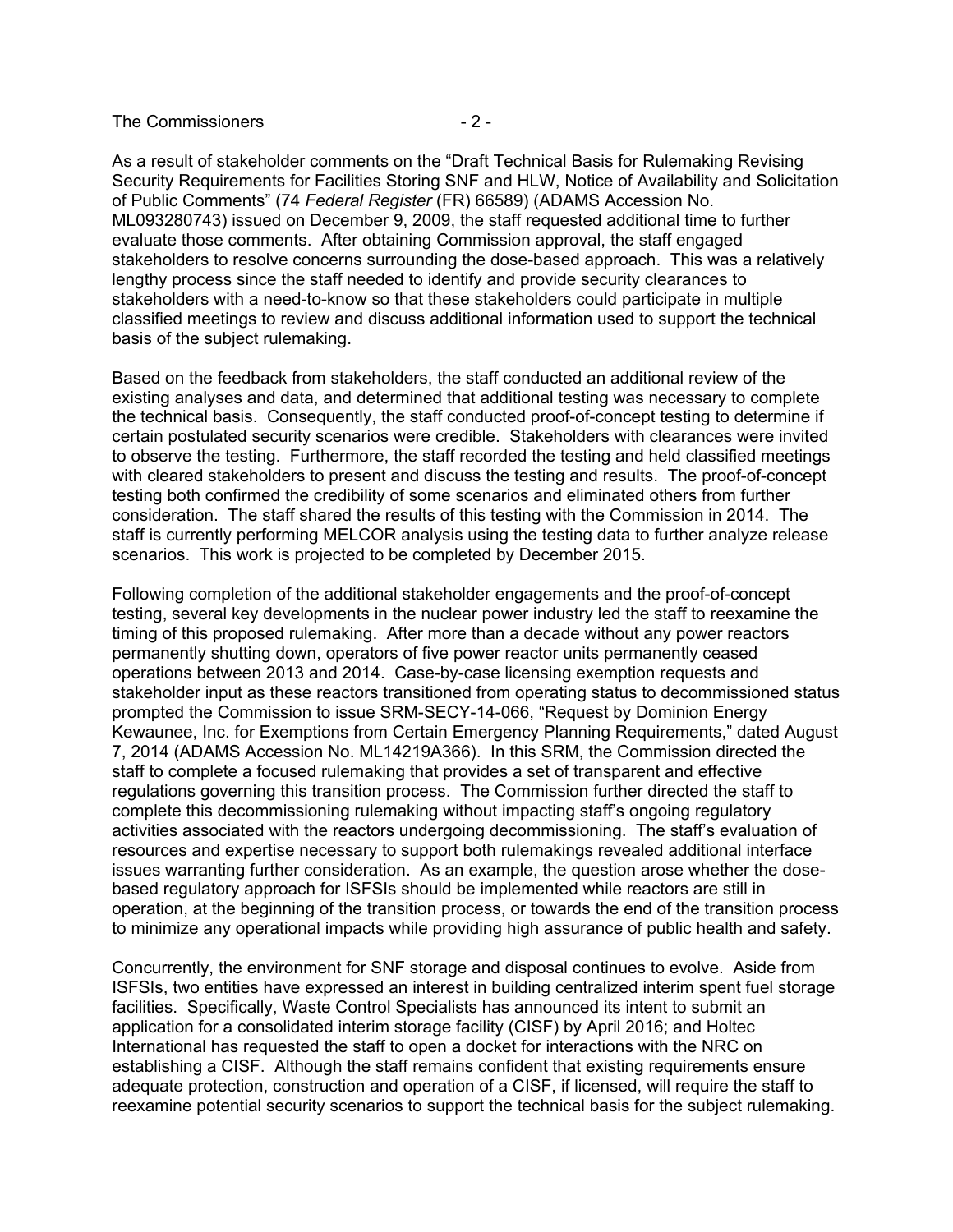#### The Commissioners  $-3-$

Finally, in SRM-SECY-11-0032, "Consideration of the Cumulative Effects of Regulation in the Rulemaking Process," dated October 11, 2011 (ADAMS Accession No. ML112840466), the Commission directed the staff to seek and consider stakeholder feedback on the cumulative effects of regulation related to a proposed rule. Although the subject security rulemaking is not yet at the proposed rule stage, if the agency moves forward with the dose-based regulatory approach, in addition to requiring licensees to make permanent any temporary measures under the post-9/11 security orders, this rule would require licensees to perform dose calculations to demonstrate compliance with the 0.05 Sievert (5 rem) site boundary requirement discussed above. As recently as July 20, 2015, the Nuclear Energy Institute (NEI) provided comments on the Unified Agenda of Federal Regulatory and Deregulatory Actions (FR Vol. 80, 35170, dated June 18, 2015; Docket ID NRC-2015-0071) questioning the need for the ISFSI security rulemaking. However, staff is aware that not all stakeholders would agree with NEI's perspective.

Consistent with the Commission direction in the recent SRM-SECY-15-0015, "Project Aim 2020 Report and Recommendations," dated June 8, 2015 (ADAMS Accession No. ML15159A234), the staff has reassessed the path forward based on the developments since the 2007 and 2010 SRMs on the subject rulemaking. First and foremost, as stated previously, the existing security requirements for ISFSIs, together with the additional requirements in the post 9/11 security orders, provide continued high assurance of adequate protection of public health and safety regardless of the license type or location. These orders remain in effect even if the agency does not proceed with further rulemaking. Additionally, triennial security inspections for ISFSIs that commenced in 2012 ensure industry compliance with all current requirements. Not pursuing the subject rulemaking would leave in place two different licensing approaches for security of ISFSIs, general and specific. However, given the resources associated with any rulemaking, the technical approach of this rulemaking would greatly benefit from and likely need to be reanalyzed based on progress of the decommissioning rulemaking, completion of the ongoing MELCOR analysis, and further clarity on the development of the domestic spent nuclear fuel management strategy. Moreover, pursuing this rulemaking now would require guidance development to implement the dose-based approach, including development of release fractions for credible and reasonable scenarios and dose assessment methods. These expenditures need to be evaluated in light of competing agency priorities. Based on the benefit and resource impact evaluation described above, the staff's recommendation is to not to pursue this rulemaking at this time.

The staff will re-evaluate the technical approach for ISFSI security in 5 years to determine whether rulemaking is warranted. However, the staff may conduct a technical review sooner, if necessitated by external factors. Such potential factors include: (1) a need is identified to develop a clear interface between the new decommissioning power reactor security requirements and ISFSI security requirements; (2) a change to the threat environment affecting ISFSIs; (3) a need is identified for ISFSI security requirements to support a new national strategy utilizing a CISF, or (4) the staff's Project Aim 2020 rebaselining effort recommends acceleration of the ISFSI security rulemaking. The enclosure provides the new timeline for this proposed rulemaking. Consequently, the staff is requesting to reset the WITS items to the new dates as identified in the enclosure.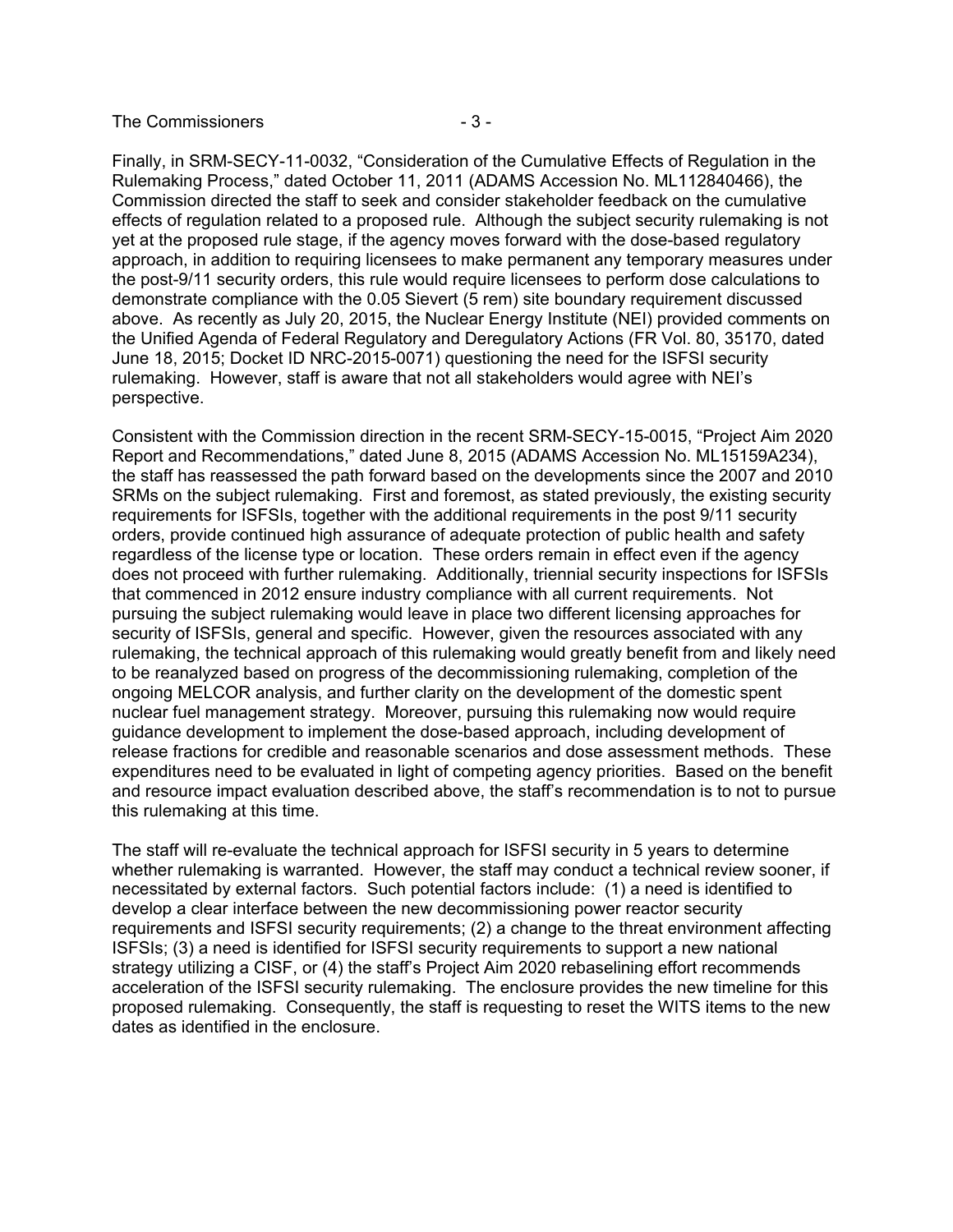The Commissioners  $-4-$ 

The Office of the General Counsel has reviewed this memorandum and has no legal objection.

SECY, please track.

Enclosure: Schedule for the Independent Spent Fuel Storage Installation and Monitored Retrievable Storage Installation Security Rulemaking

cc: SECY OGC **OCA** OPA

CFO